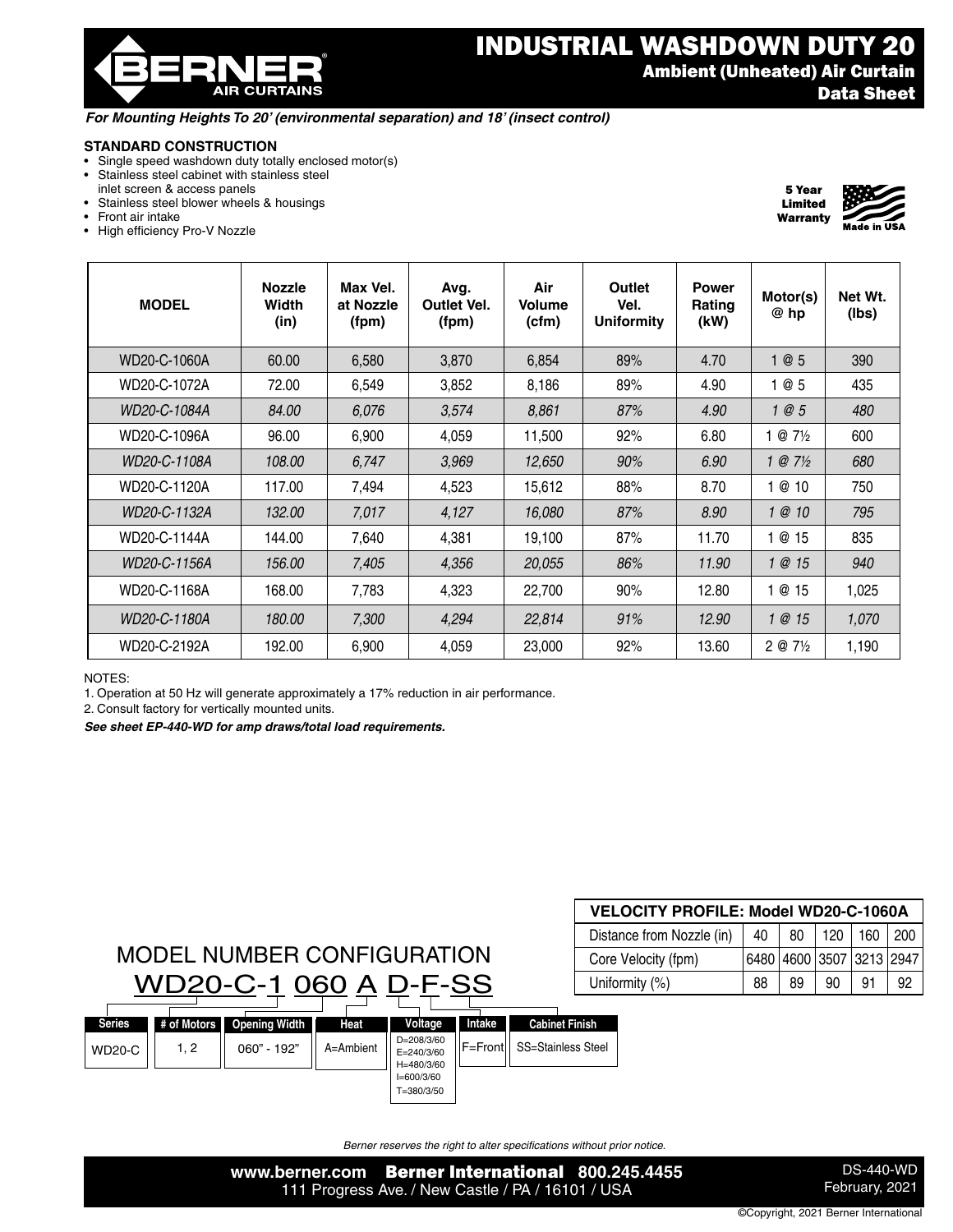## INDUSTRIAL WASHDOWN-DUTY 20



WD20-C-1180A

Ambient (Unheated) Air Curtain Electrical Performance Sheet

|                                                              |          |                  | 208/3/60 (voltage code D)<br><b>TOTAL MOTOR AMP DRAW</b> |                                             |                  | 240/3/60 (voltage code E)<br><b>TOTAL MOTOR AMP DRAW</b>               |     |                  | 480/3/60 (voltage code H)<br><b>TOTAL MOTOR AMP DRAW</b> |                                             |
|--------------------------------------------------------------|----------|------------------|----------------------------------------------------------|---------------------------------------------|------------------|------------------------------------------------------------------------|-----|------------------|----------------------------------------------------------|---------------------------------------------|
| <b>MODEL</b>                                                 | Qty @ HP | #<br><b>CKTS</b> | <b>AMPS PER CIRCUIT</b>                                  | <b>BREAKER RATING</b><br><b>PER CIRCUIT</b> | #<br><b>CKTS</b> | <b>BREAKER RATING</b><br><b>AMPS PER CIRCUIT</b><br><b>PER CIRCUIT</b> |     | #<br><b>CKTS</b> | <b>AMPS PER CIRCUIT</b>                                  | <b>BREAKER RATING</b><br><b>PER CIRCUIT</b> |
| WD20-C-1060A<br>WD20-C-1072A<br>WD20-C-1084A                 | 1@5      |                  | 17.0                                                     | 35                                          |                  | 15.8                                                                   | 35  |                  | 7.9                                                      | 20                                          |
| WD20-C-1096A<br>WD20-C-1108A                                 | 1@7.5    |                  | 23.0                                                     | 50                                          |                  | 22.0                                                                   | 45  |                  | 11.0                                                     | 25                                          |
| WD20-C-1120A<br>WD20-C-1132A                                 | 1@ 10    |                  | 31.5                                                     | 60                                          |                  | 30.6                                                                   | 60  |                  | 15.3                                                     | 30                                          |
| WD20-C-1144A<br>WD20-C-1156A<br>WD20-C-1168A<br>WD20-C-1180A | 1 @ 15   |                  | 46.0                                                     | 100                                         |                  | 44.0                                                                   | 100 |                  | 22.0                                                     | 45                                          |
| WD20-C-2192A                                                 | 2@7.5    |                  | 46.0                                                     | 70                                          |                  | 44.0                                                                   | 70  |                  | 22.0                                                     | 35                                          |

Page 1 of 2

Berner reserves the right to alter specifications without prior notice.

**www.berner.com** Berner International **800.245.4455** 111 Progress Ave. / New Castle / PA / 16101 / USA

EP-440-WD March, 2022

©Copyright, 2022 Berner International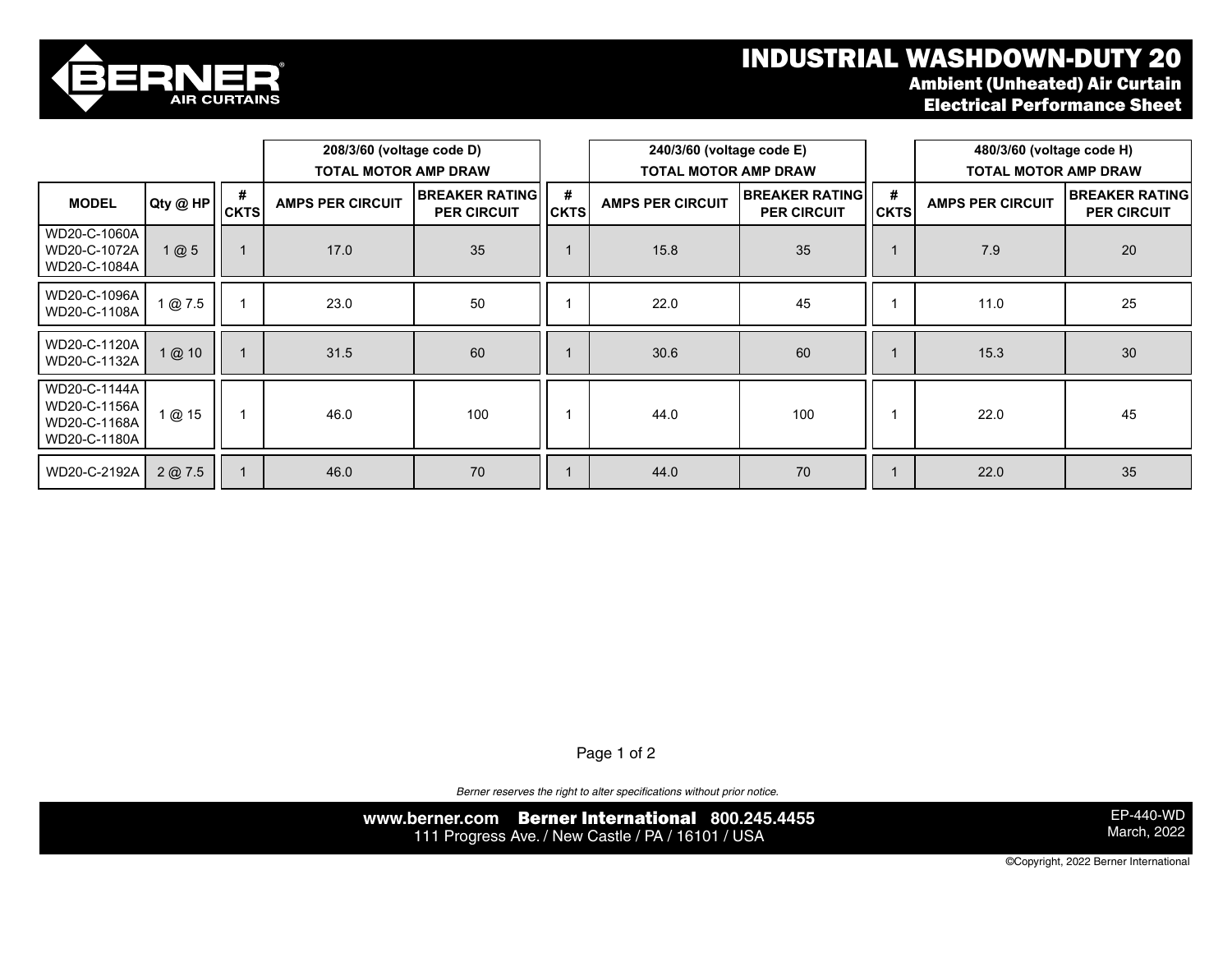## industrial washdown-duty 20 and 1 and 1  $\sim$  1 MDUSTRIAL WASHDOWN-DUTY 20





|                                                              |          |                  | 600/3/60 (voltage code I)<br><b>TOTAL MOTOR AMP DRAW</b>               |    |                  | 380/3/50 (voltage code T)<br><b>TOTAL MOTOR AMP DRAW</b> |                                             |  |
|--------------------------------------------------------------|----------|------------------|------------------------------------------------------------------------|----|------------------|----------------------------------------------------------|---------------------------------------------|--|
| <b>MODEL</b>                                                 | Qty @ HP | #<br><b>CKTS</b> | <b>BREAKER RATING</b><br><b>AMPS PER CIRCUIT</b><br><b>PER CIRCUIT</b> |    | #<br><b>CKTS</b> | <b>AMPS PER CIRCUIT</b>                                  | <b>BREAKER RATING</b><br><b>PER CIRCUIT</b> |  |
| WD20-C-1060A<br>WD20-C-1072A<br>WD20-C-1084A                 | 1@5      | $\mathbf 1$      | 6.3                                                                    | 15 |                  | 7.7                                                      | 20                                          |  |
| WD20-C-1096A<br>WD20-C-1108A                                 | 1@7.5    | 1                | 8.5                                                                    | 20 |                  | 9.0                                                      | 20                                          |  |
| WD20-C-1120A<br>WD20-C-1132A                                 | 1@ 10    | $\mathbf{1}$     | 11.7                                                                   | 25 |                  | 12.5                                                     | 25                                          |  |
| WD20-C-1144A<br>WD20-C-1156A<br>WD20-C-1168A<br>WD20-C-1180A | 1@ 15    | 1                | 17.5                                                                   | 35 |                  | 18.0                                                     | 40                                          |  |
| WD20-C-2192A                                                 | 2 @ 7.5  | $\mathbf 1$      | 17.0                                                                   | 30 |                  | 18.0                                                     | 30                                          |  |

Page 2 of 2

*Berner reserves the right to alter specifications without prior notice.*

**www.berner.com** Berner International **800.245.4455** 111 Progress Ave. / New Castle / PA / 16101 / USA

EP-440-WD March, 2022

©Copyright, 2022 Berner International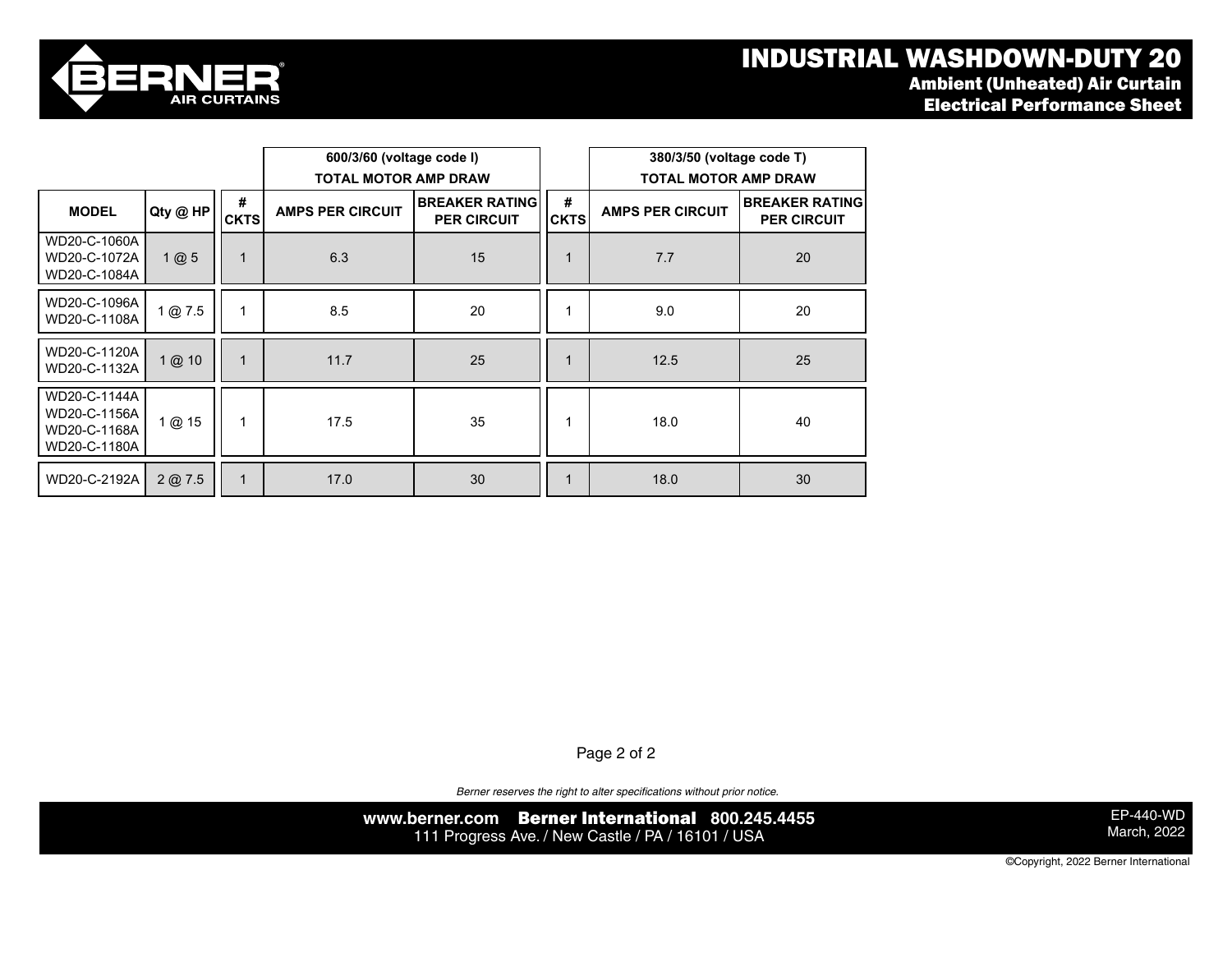